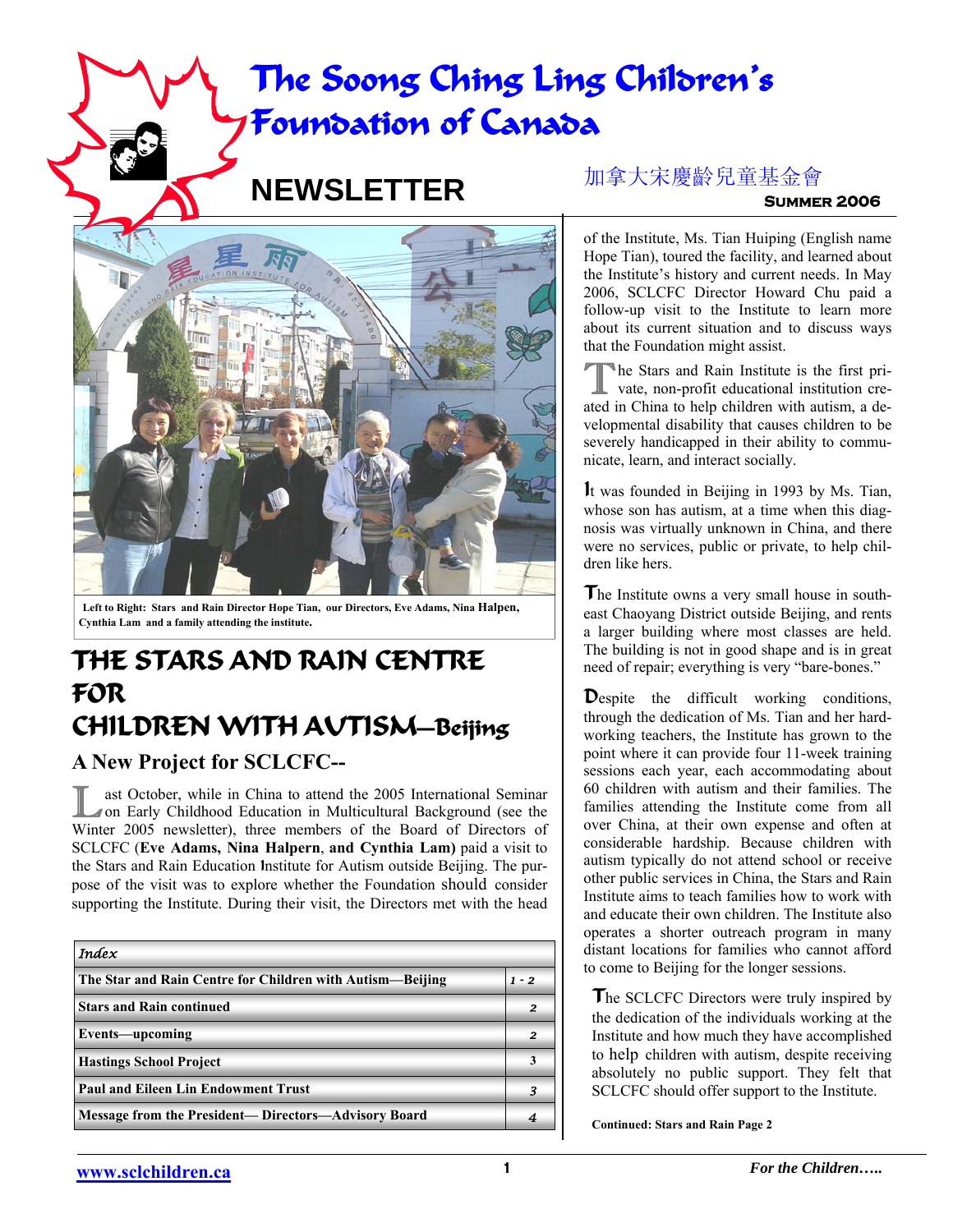# Events

**Mark your calendar:** 

 " **For the Children" Soong Ching Ling Children's Foundation of Canada Annual Fund Raising Dinner to be held September 15, 2006 Victoria Chinese Restaurant 1088 Melville Street., Vancouver.** 

 **Tickets \$800 Table 10 GOLD SPONSORSHIPS are available for \$1,250 per table \$80.00 for single ticket 6.30 for 7 pm. - Dinner** 

**Guest Speaker The Honourable Linda Reid , Minister of State for Child Care MLA Richmond.** 

 **Presentation of the "For the Children Award".** 

 **If you would like tickets or more information Call Tony Lau 604 879-7177**

**■**

 **B.C. Chamber Orchestra Chan Centre, UBC Fund Raising Event September 23, 2006** 

 **Tickets: \$35.00 per person Tel: Howard Chu 604-868-1233** 



Web site:

### www.sclchildren.ca

Find more information about our Projects How to become a member and how you can help… Call: **604-868-1233**

Currently, the **SCLCFC** plans to offer two types of assistance to the **Stars and Rain Institute:** 

- **T**o help the Institute achieve its goal of upgrading teacher training, we have invited two of their teachers to come to Vancouver, funded by the Foundation, to observe and learn from some of the first-rate programs offered in this city for children with autism
- We have offered to raise funds to pay partial salary to engage an assistant director, to free-up the director, Hope Tian, to address some of the long-term issues of the Institute, such as establishing a Board of Directors, finding a long-term solution to the problem of a facility for the school, starting a care home for autistic children, spreading the work of the Institute to more locations in China, etc.

**The <b>SCLCFC** recognizes that these are small contributions, and that more help is needed. We hope to raise additional funds so that in the future we can offer even more assistance to this wonderful program that has helped so many children and their families. •

## **Fundraising Dinner on Friday September 15, 2006**

The SCLC Foundation is holding another fundraising dinner on Friday, September 15th, 2006. In addition to raising funds for two very important projects, this is an excellent opportunity for the Board to meet and socialize with many members and supporters, and at the same time keep them informed of current projects and developments. The ticket price is set at \$80 and the venue is our favourite Victoria Chinese Restaurant.

T ony Lau has again assumed the Chair of this fundraising event. **Linda Reid Minister of State for Child Care,** will again lend support to our fundraising event by taking time out from her busy schedule to attend the dinner. The target is to raise \$12,000 from dinner ticket proceeds to fund the continuing hiring of a part-time family support worker at Hastings Community School.

**Tickets call: Tony Lau 604 879-7177** 

# **B.C. Chamber Orchestra Fund Raising Event September 23, 2006**

As a second feature to the fundraising dinner, tickets to an exciting concert on Sunday September 23 performed by and a brilliant violinist from Hungary and the **B.C. Chamber Orchestra** at the Chan Centre, UBC. \$35 per ticket. Tax deduction receipts for the whole ticket price will be issued and all of the proceeds will be donated to the Stars and Rain Centre for Autism Children in Beijing.

**Tickets call**: **Howard Chu 604-868-1233**

Please try your best to attend the fundraising dinner to meet other friends and supporters of the Foundation, and also bring your family and friends to attend the exciting BCCO concert.

 **The Children need your help...**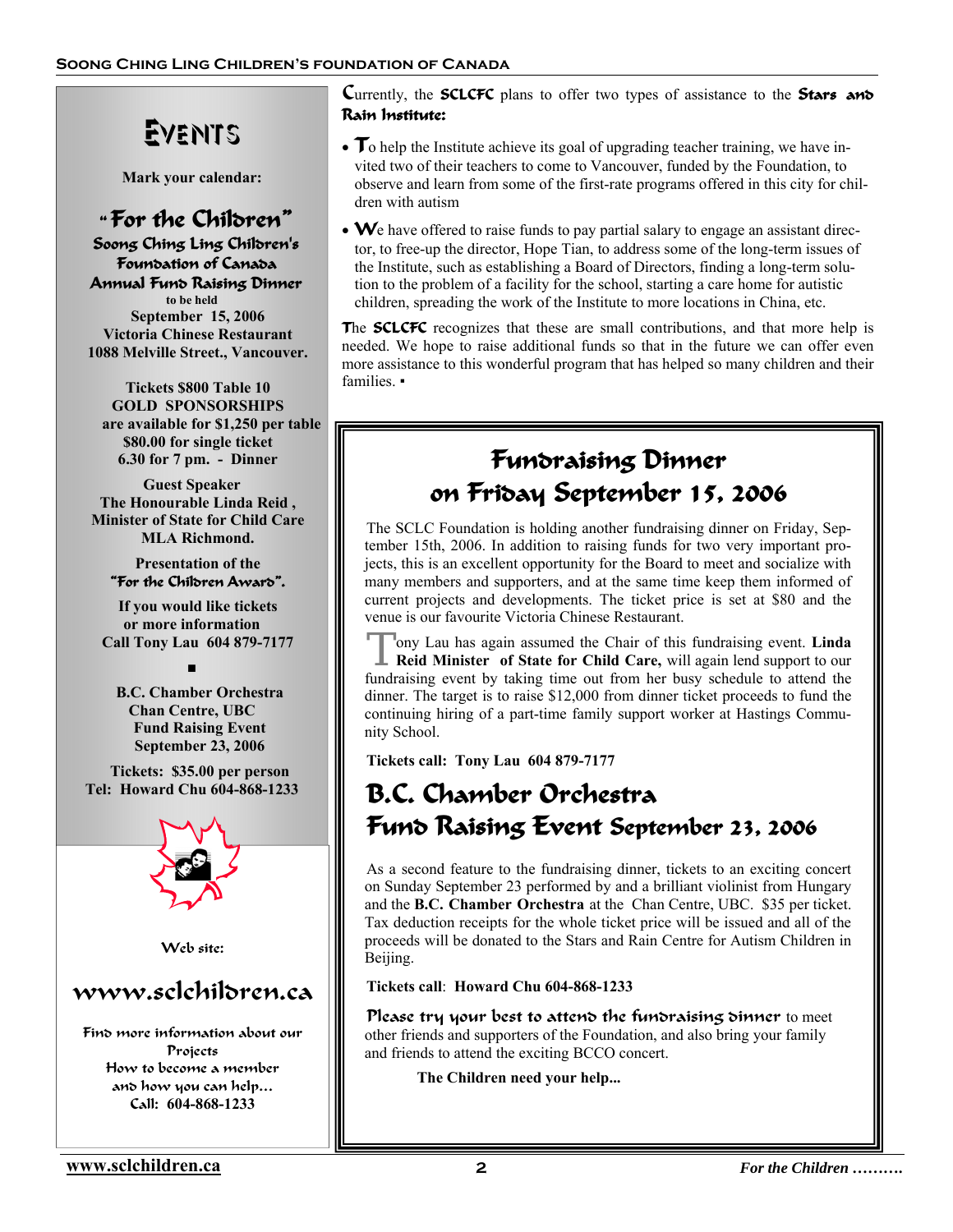

**Honorary Chairperson Mrs. Eileen Lin and pupils from Hastings School** 

### Hastings School Project

S ince 2004, the Foundation has been providing assistance to two very important projects at **Hastings Community School**.

The fundraising dinner proceeds of \$12,000 in 2004 were donated to the school to hire a part-time, Chinese speaking, family support worker to fill a void which was created by the government funding cut. The work of this family support worker has proved to be very valuable, based on the reports from the community school coordinator at Hastings Community School. The Foundation has decided to continue to fund the hiring of this family support worker, and a fundraising dinner is being organized in September this year for this purpose.

The Foundation is also very aware of the importance of the after-school programs for the students, especially students at the inner city schools such as Hastings Community School. Through the work of the Foundation, \$12,000 was raised from the Ministry of Child Care in 2005 which was contributed toward the cost of the Kids First Program. The Kids First program provides supervised activities for children at risk in the after-school hours. In 2006, again through the work of the Foundation, Teck Cominco Limited has committed to donate \$20,000 to the cost of the Kids First program for three consecutive years.

The Board members of the Foundation are very concerned that many of the needs of the students at the Hastings Community School, and many other inner city schools, are not met due to a lack of funding.

The Foundation intends to inform the public of the needs of children at risk and approach other organizations such as the Rotary Club and Lions Clubs in our community to enlist more support for these schools.

#### Paul & Eileen Lin Endowment Trust

The Paul and Eileen Lin Scholarship Fund was established in 2001 to help students in needy areas of China to complete senior high school education. By the end of 2005, 120 students from four schools in different provinces have been placed on the scholarship assistance program, with each student receiving 1,000 RMB per year out of the interest income of the trust fund of approximately Cdn \$400,000.

Since it was recognized that there is an immediate and urgent need to help students going to senior high school, a fundraising drive was launched in late 2006 and \$15,000 was raised with similar amounts committed for two additional years. Instead of increasing the trust fund and spend the interest income on scholarship assistance, it was decided that the entire amount will be spent in the current year on the scholarship program. This has the effect of immediately increasing the number of students we help from 120 to 220 starting with the school year in September 2006. It was further decided that to facilitate the administration of the program, the entire amount will be channeled to the Gu Yuan region of Ning Xia. Up to 2005, only 30 students in Gu Yuan is receiving support from the scholarship program.

Scholarship programme is a success ..

In early May, Board member **Howard Chu** visited Gu Yuan in Ning Xia and met with the school officials from four schools: Number 2 Secondary School, Hui Secondary School, Number 5 Secondary School and San Ying Secondary School. The purpose of the trip was to identify the needs of these schools and try to determine how the extra 100,000 RMB should be spent and allocated among the four schools.

It was decided that varying sums will be distributed to each of the four schools for students' financial assistance based on the size and needs of these schools. It was also determined that there is a need at three of the schools to receive funding to help some of their teachers to travel to other cities to learn from their peers at other schools. As a result, 100,000 RMB will be provided to the schools for students' assistance, and 30,000 RMB will be provided to three of the schools for teachers' professional training.

We will continue to fundraise for the scholarship fund in the next few years as we feel that the need is the greatest now and also we are hopeful that the Chinese government may begin to provide more financial support to students in the senior high school level. Please consider making a donation to this program. The Board members will continue to visit all the schools in the scholarship programme on a regular basis to review and report on the success of the programme

■

*\** Board members travel at their own expense…..

**3** *For the Children…..* **www.sclchildren.ca**